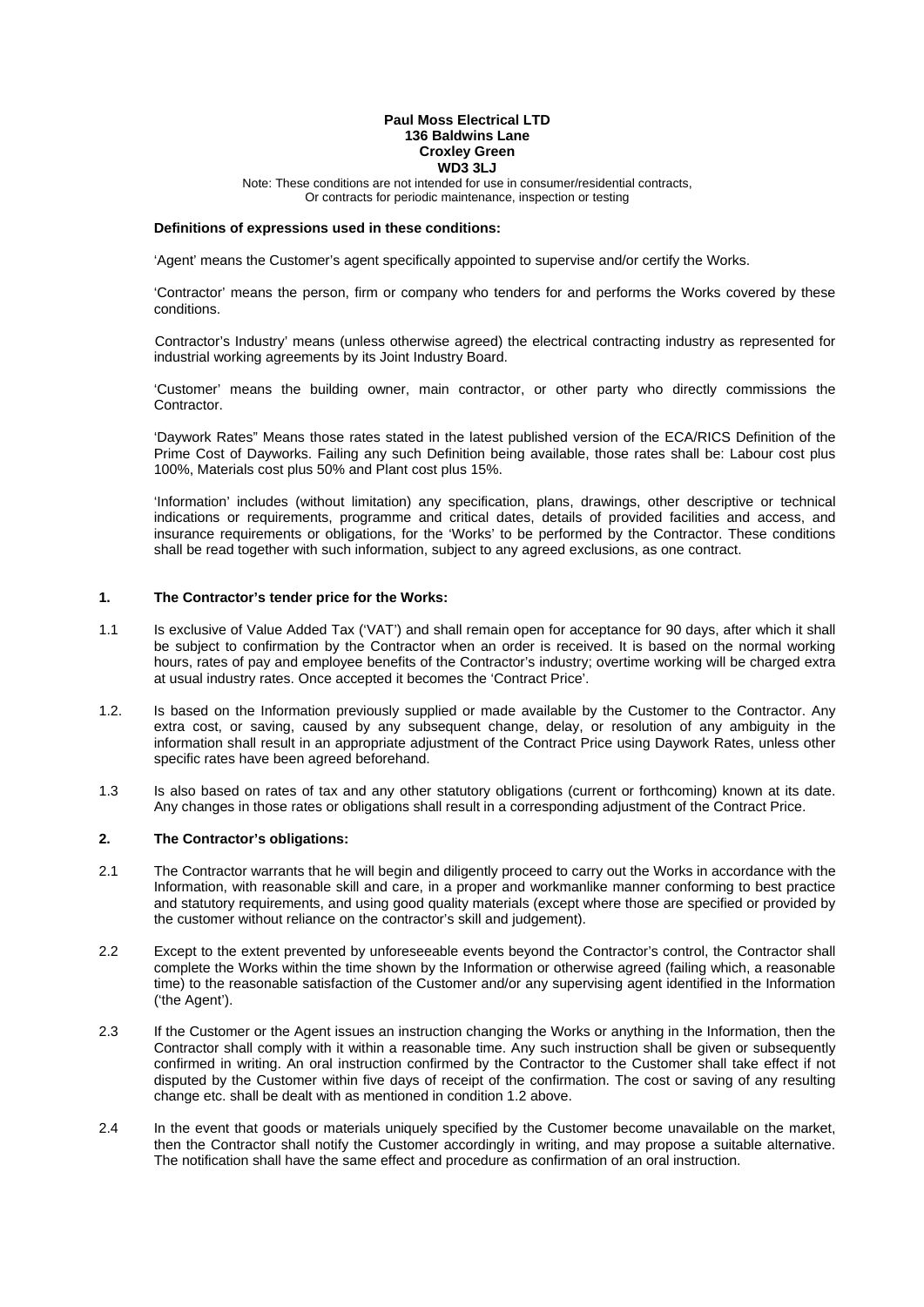2.5 The Contractor shall carry public liability insurance of at least £2,000,000 (or more if so required by the Information) and employers' liability insurance throughout the period of Works, as well as professional indemnity insurance if required by the Information.

### **3. Liabilities:**

- 3.1 Unless otherwise agreed, or if time shown by the Information is expressly made of the essence, the Contractor shall not be liable for economic loss, including loss of profit or of business, of the Customer or of any other party, either in negligence or in contract. The cost of any delay caused by the Customer shall be calculated as in condition 1.2 above and added to the Contract Price.
- 3.2 Unless otherwise agreed, the Customer shall provide secure storage for the Contractor's goods and materials on site for the Works that are not yet installed and permanently fixed to any structure for which they are destined. The Customer shall take reasonable care of them. Any loss, damage or theft of them shall be at the Customer's risk.
- 3.3 Unless otherwise agreed, or stipulated by the Information, installed and permanently fixed Works shall be at the Customer's risk, against all loss or damage howsoever arising. The Customer shall indemnify the Contractor against any rights of subrogation claimed by insurers.

### **4. Payment:**

- 4.1 Interim payments for work done and materials supplied by the Contractor in fulfilment of the Works, together with any applicable Value Added Tax, shall be made within 21 days of each application by the Contractor or (if the Information so provides) the Agent's certificate. Any such certificate shall be issued within seven days of the Contractor's application.
- 4.2 The amount due, or certified as due, shall be the total value of the work properly executed (including adjustments made as in conditions 1.2 and 2.3 above) and of the materials and goods delivered to the site for the Works or held in store and clearly marked as destined for the Works, less the sum of amounts previously paid.
- 4.3 If the Customer fails to make any payment, or if the Agent fails to issue a certificate, then the Contractor shall, on giving the Customer seven days' written notice, have the right to suspend performance of all or part of the Works (without prejudice to any other remedy) until paid, with benefit of the statutory rate of interest and compensation on outstanding moneys. Any date(s) for completion shall be extended for the period of any such suspension.

# **5. Title to goods and materials:**

- 5.1 Legal title to goods and materials supplied for the Works and in the Customer's possession, but not yet incorporated into the building or structure, shall not pass to the Customer (or any other party) until fully paid for, and until then shall be held in trust for the Contractor.
- 5.2 Whilst so held in trust until full payment, the goods and materials shall be kept physically safe and not treated in such a way as to appear to belong to any person other than the Contractor, who shall also have full access rights at reasonable times on reasonable notice to ascertain the state and condition of the goods and materials.

# **6. Adjudication and resolution of disputes:**

- 6.1 Either party may give to the other written notice requiring any dispute or difference arising under this contract to be referred to an Adjudicator in accordance with the Scheme for Construction Contracts set out in the relevant statutory regulations in force at the date when this contract was made. The notice must be sent by recorded delivery mail to the other party's registered office (or, if none, then chief place of business).
- 6.2 If the name of an Adjudicator has not been stated in the Information, or otherwise agreed within seven days of either party giving the notice to the other, then the Adjudicator shall be a person nominated by the President for the time being of the Royal Institution of Chartered Surveyors on the application of either party.

# **7. Other legal provisions:**

7.1 Copyright in drawings and/or designs made by the Contractor for the Works remains with the Contractor but the Customer and building owner shall have licence to use and reproduce them solely for any purpose relating to the Works or the building or structure in which the Contractor's Works are incorporated.